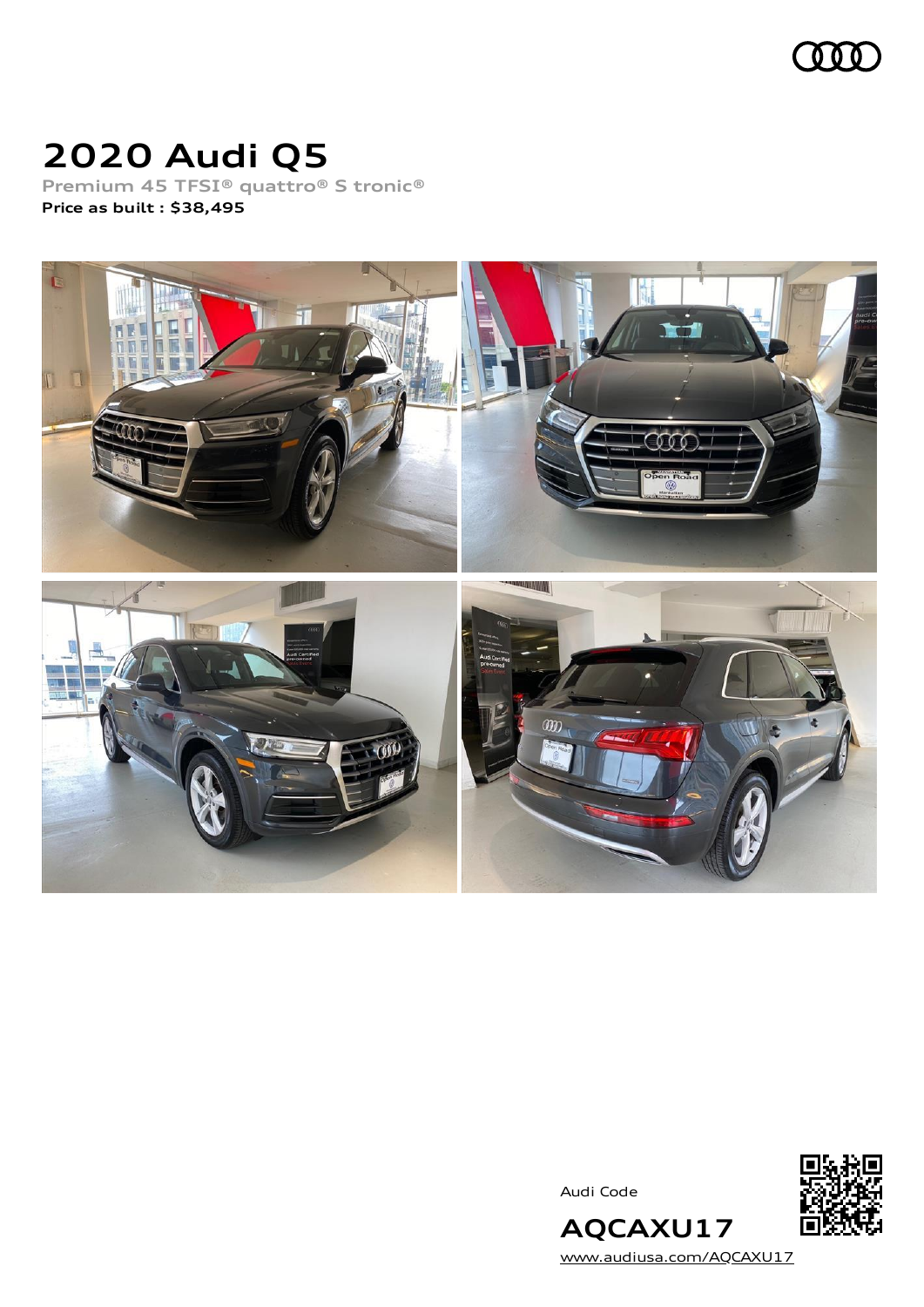### **Summary**

**Audi 2020 Audi Q5** Premium 45 TFSI® quattro® S tronic®

**Price as buil[t](#page-8-0)** \$38,495

### **Exterior colour**

Manhattan Gray metallic

#### **Interior colour**

| Seats     | Black |
|-----------|-------|
| Dashboard | Black |
| Carpet    | Black |
| Headliner | Gray  |

#### **Technical Specifications**

| Engine type                  | 2.0-liter four-cylinder                       |
|------------------------------|-----------------------------------------------|
| stroke                       | Displacement/Bore and 1,984/82.5 x 92.8 cc/mm |
| Torque                       | 273 lb-ft@rpm                                 |
| Top track speed              | 130 mph mph                                   |
| Acceleration (0 - 60<br>mph) | 5.9 seconds seconds                           |
| Recommended fuel             | Premium                                       |



#### **Further Information**

| Warranty        | No           |
|-----------------|--------------|
| Mileage         | 21,524 miles |
| Type of vehicle | Used car     |
|                 |              |

#### **Audi Code** AQCAXU17

**Your configuration on www.audiusa.com** [www.audiusa.com/AQCAXU17](https://www.audiusa.com/AQCAXU17)

**Commission number** 88def4c90a0e09af5ee7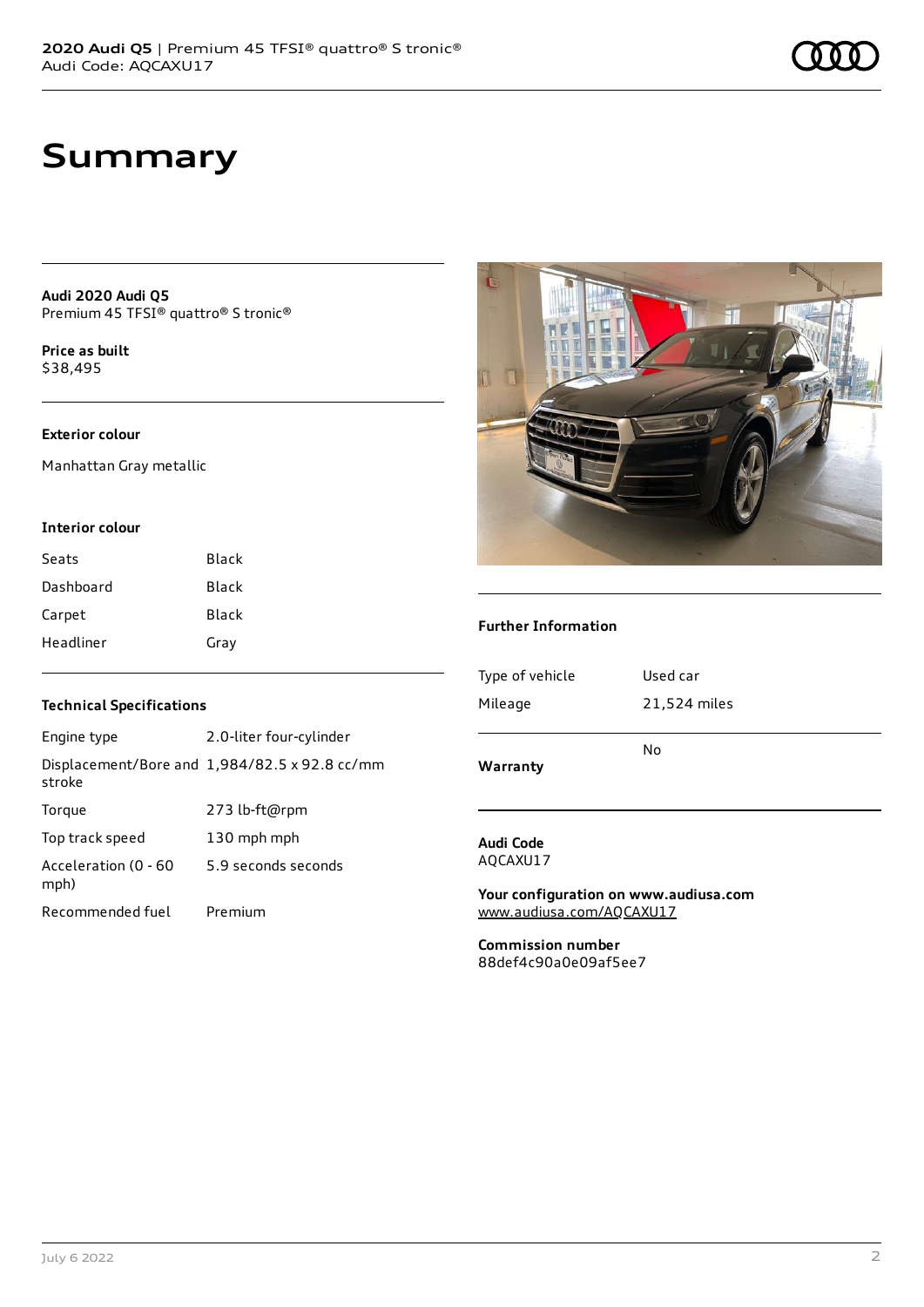

## **Standard features**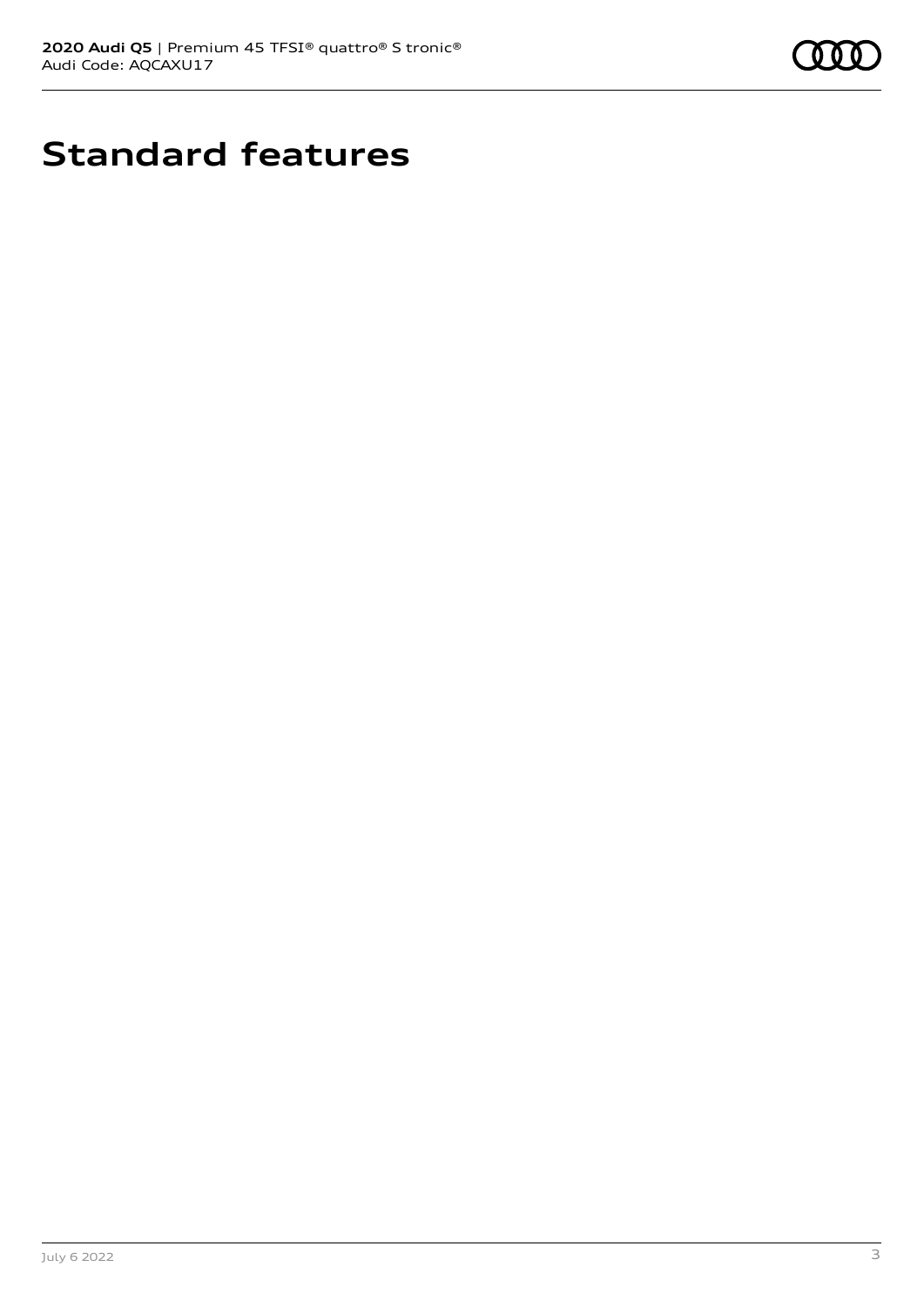### **Dealer remarks**

Excellent Condition, CARFAX 1-Owner, GREAT MILES 21,524! REDUCED FROM \$40,955!, \$7,700 below J.D. Power Retail! Heated Leather Seats, Sunroof, Onboard Communications System, iPod/MP3 Input, Back-Up Camera, Rear Air, All Wheel Drive

#### KEY FEATURES INCLUDE

All Wheel Drive, Power Liftgate, Rear Air, Heated Driver Seat, Back-Up Camera, Turbocharged, iPod/MP3 Input, Onboard Communications System, Aluminum Wheels, Dual Zone A/C, Apple CarPlay, Smart Device Integration, Heated Seats, Heated Leather Seats Rear Spoiler, MP3 Player, Privacy Glass, Child Safety Locks.

#### OPTION PACKAGES

CONVENIENCE PACKAGE Driver Seat Memory, Audi Side Assist, SiriusXM All Access Service, Audi Pre Sense Rear, Audi Advanced Key, keyless engine start/stop & entry - doors and trunk), Auto-Dimming Power Folding Exterior Mirrors, PANORAMIC SUNROOF, WHEELS: 19" 5-SPOKE DYNAMIC DESIGN PARTLY POLISHED Tires: 235/55R19 AS, CONVENIENCE PLUS PACKAGE Audi Phone Box, Parking System Plus (Front/Rear Acoustic Sensors), AUDI GUARD ALL-WEATHER FLOOR MATS (SET OF 4) Black rubber mats w/Q5 logo. Audi Premium with Manhattan Gray Metallic exterior and Black interior features a 4 Cylinder Engine with 248 HP at 5000 RPM\*. Non-Smoker vehicle

### EXPERTS ARE SAYING

At Open Road Volkswagen Manhattan, we've tapped the energetic environment of "the city that never sleeps" and used it to raise the bar in delivering an outstanding automotive shopping experience. Our 6-story, 132,500 square foot, state-of-the-art Volkswagen facility sits on the corner of 11th Avenue at 56th street, loaded with the best that Volkswagen has to offer. Correction: The best Volkswagen has to offer you.

Pricing analysis performed on 6/28/2022. Horsepower calculations based on trim engine configuration. Fuel economy calculations based on original manufacturer data for trim engine configuration. Please confirm the accuracy of the included equipment by calling us prior to purchase.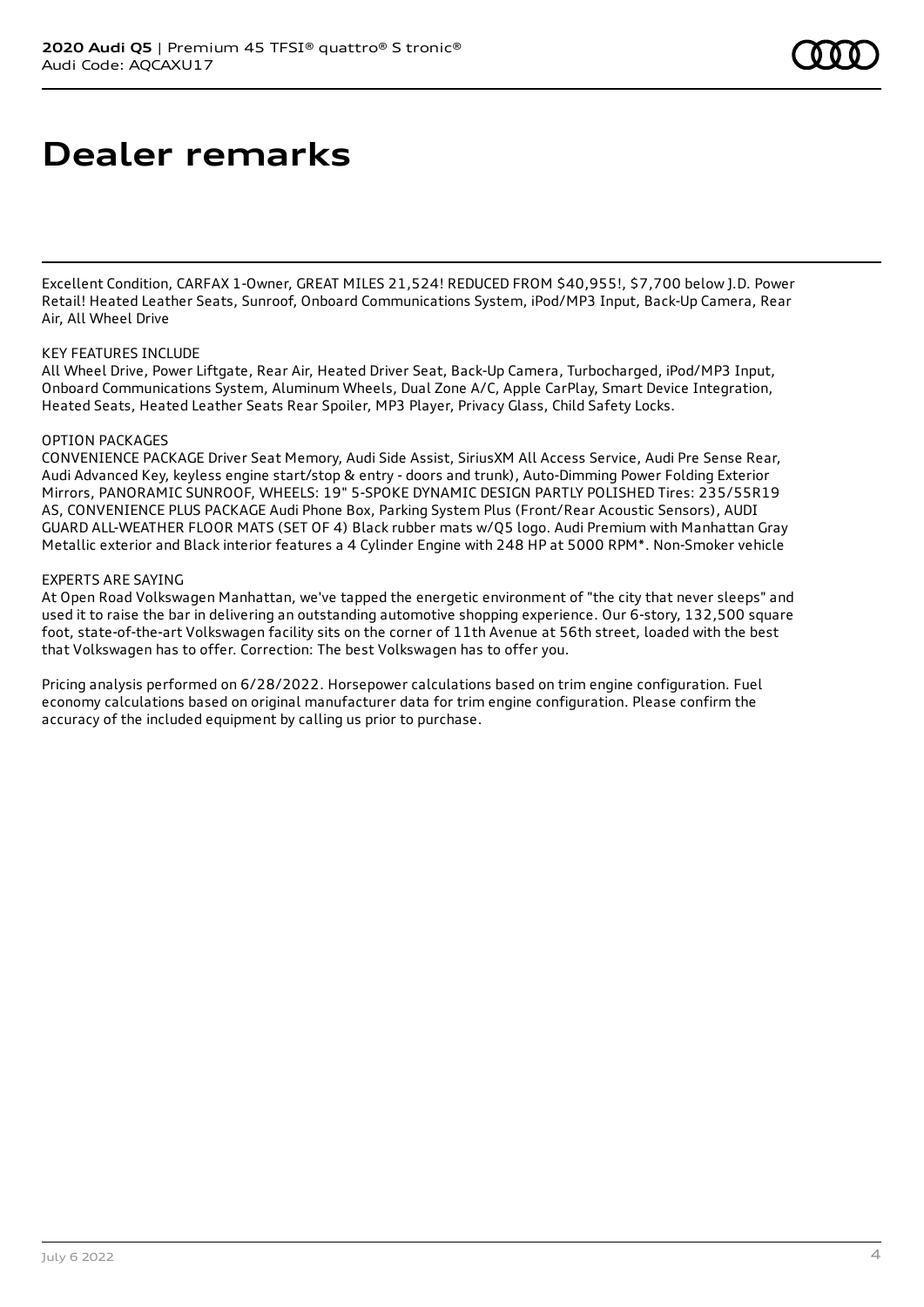## **Technical Specifications**

### **Engineering | Performance**

| Cylinder head                               | Aluminum-alloy                                | Front brakes                               | 13.3 (ventilated disc) in  |
|---------------------------------------------|-----------------------------------------------|--------------------------------------------|----------------------------|
|                                             | Displacement/Bore and 1,984/82.5 x 92.8 cc/mm | Rear brakes                                | 13.0 (ventilated disc) in  |
| stroke                                      |                                               |                                            |                            |
|                                             |                                               |                                            |                            |
|                                             |                                               |                                            |                            |
|                                             |                                               |                                            |                            |
|                                             |                                               |                                            |                            |
|                                             |                                               |                                            |                            |
| Induction/fuel injection Turbocharged/TFSI® |                                               |                                            |                            |
|                                             |                                               | <b>Brakes</b>                              |                            |
| Engine block                                | Cast-iron                                     |                                            |                            |
| Acceleration (0 - 60<br>mph)                | 5.9 seconds seconds                           | Rear axle                                  | Five-link rear suspension  |
|                                             | system                                        | Front axle                                 | Five-link front suspension |
| Valvetrain                                  | 16-valve DOHC with Audi valvelift             |                                            |                            |
| Torque                                      | 273 lb-ft@rpm                                 | Suspension                                 |                            |
| Towing capacity                             | 4,400-lb lb                                   |                                            |                            |
| Horsepower                                  | 248 @ rpm                                     | Steering ratio                             | 15.8:1                     |
| Displacement                                | 2.01                                          | Turning diameter, curb- 38.4 ft<br>to-curb |                            |
| Power Level                                 | 45                                            |                                            | system                     |
|                                             |                                               |                                            |                            |

July 6 2022 5

**Steering**

| Drivetrain type | quattro <sup>®</sup> all-wheel drive with ultra <sup>®</sup><br>technology |
|-----------------|----------------------------------------------------------------------------|
| Transmission    | Seven-speed S tronic <sup>®</sup> dual-clutch<br>automatic transmission    |

# **(1/2)**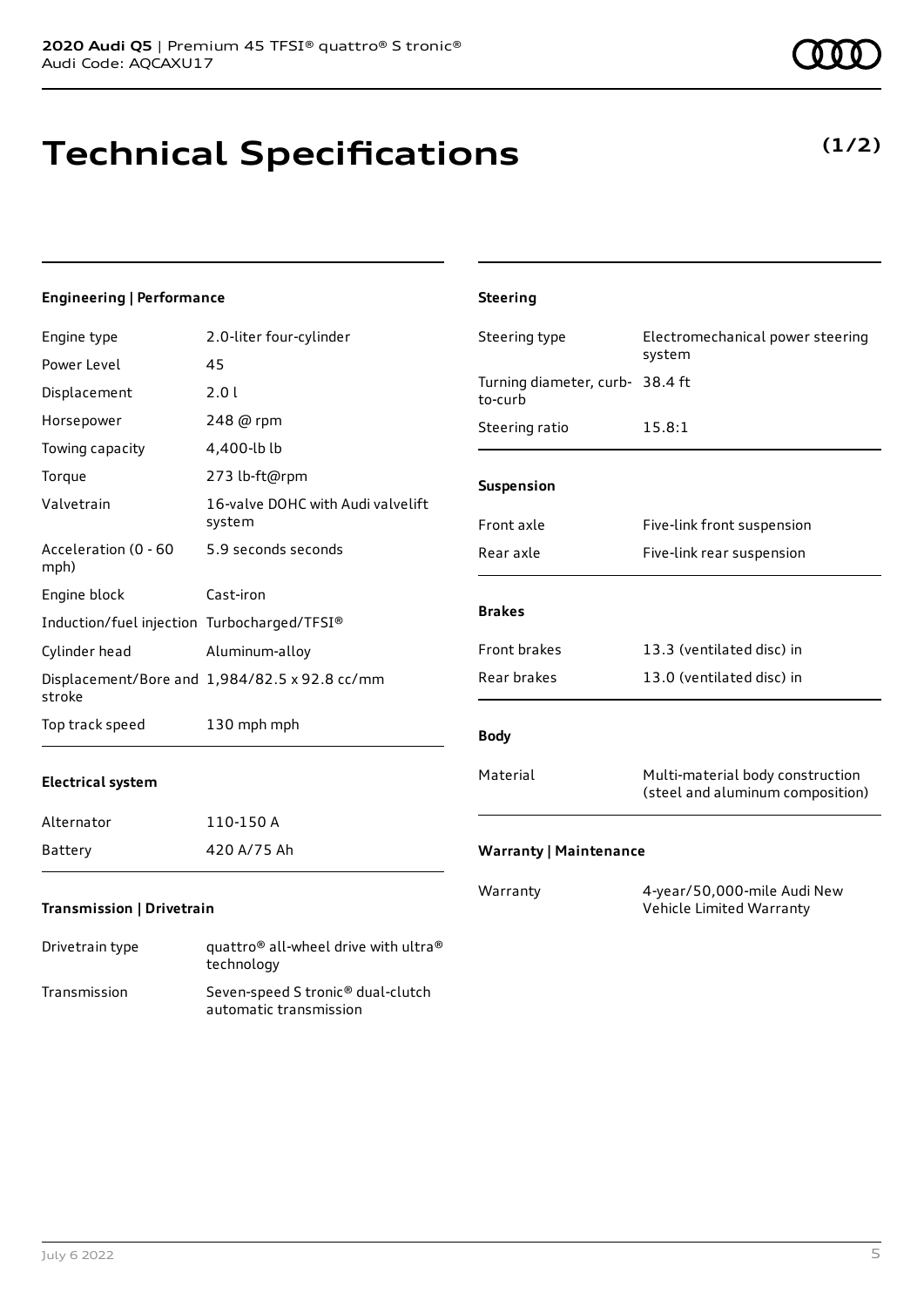### **Technical Specifications**

### **Exterior Measurements**

| Height                           | 65.3 in  |
|----------------------------------|----------|
| Overall width without<br>mirrors | 74.5 in  |
| Length                           | 183.6 in |
| Wheelbase                        | 111.0 in |
| Drag coefficient                 | 0.32 Cw  |
| Overall width with<br>mirrors    | 84 3 in  |
| Track rear                       | 63.3 in  |
| Track front                      | 63.6 in  |
| Curb weight                      | 4045 lb  |
| Ground clearance,<br>loaded      | 8.2 in   |

#### **Interior measurements**

| Seating capacity                          | 5                      |
|-------------------------------------------|------------------------|
| Shoulder room, rear                       | 56.5 in                |
| Head room with front<br>sunroof           | 40.2 in                |
| Leg room, rear                            | 37.8 in                |
| Shoulder room, front                      | 57.7 in                |
| Head room with rear<br>sunroof            | 37.7 in                |
| Head room, rear                           | 39.3 in                |
| Leg room, front                           | 41.0 in                |
| Head room, front                          | 41.7 in                |
| Cargo volume, rear<br>seatbacks up/folded | 25.1/53.1 cu ft, cu ft |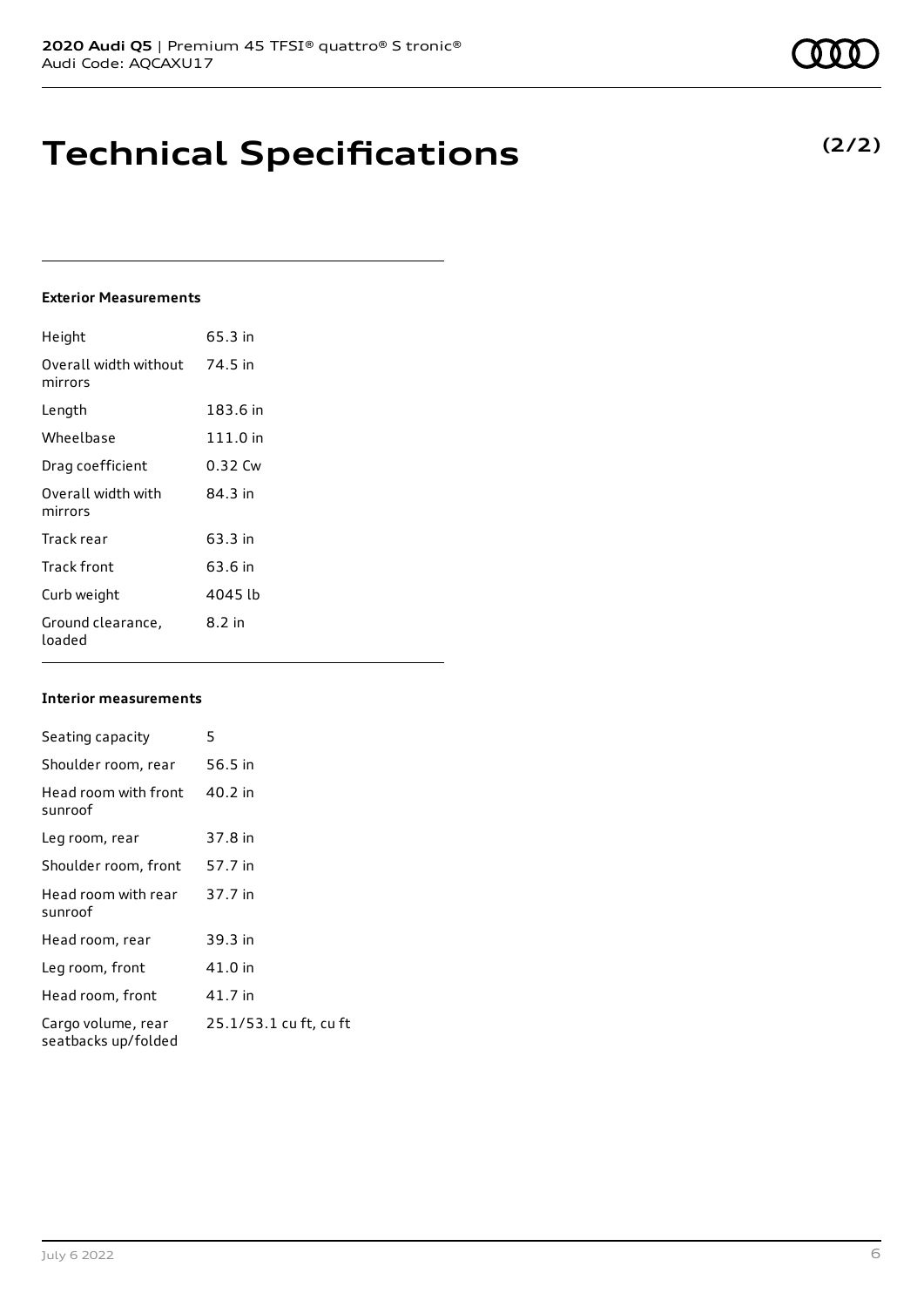### **Consumption- and emission**

### **Consumption by NEDC**

| urban       | 22 mpg |
|-------------|--------|
| extra-urban | 28 mpg |
| combined    | 24 mpg |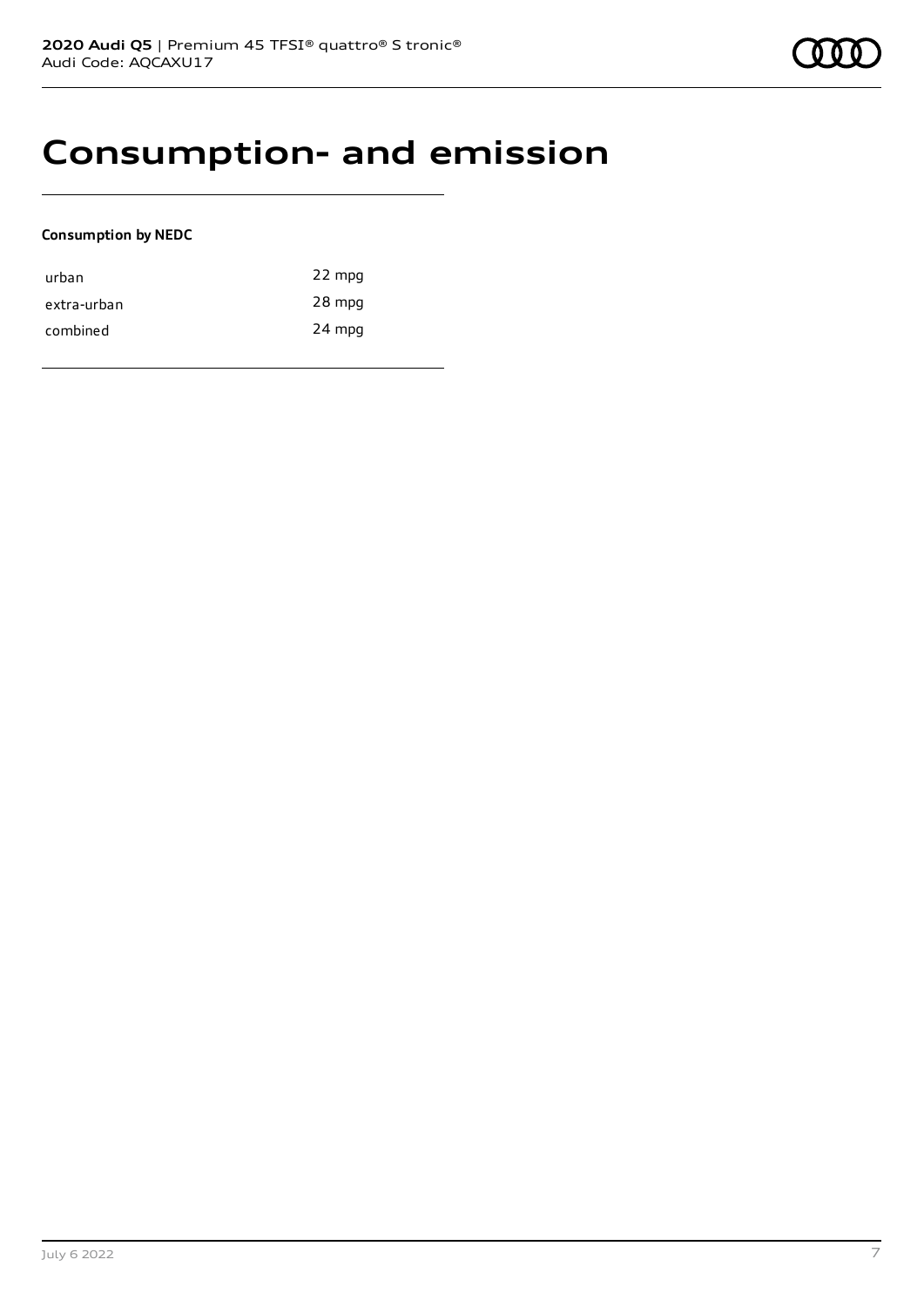

### **Contact**

Dealer **Audi Manhattan**

800 11th Ave 10019 New York NY

Phone: +12125158200 FAX: 2125158272

www: [https://www.audimanhattan.com](https://www.audimanhattan.com/)